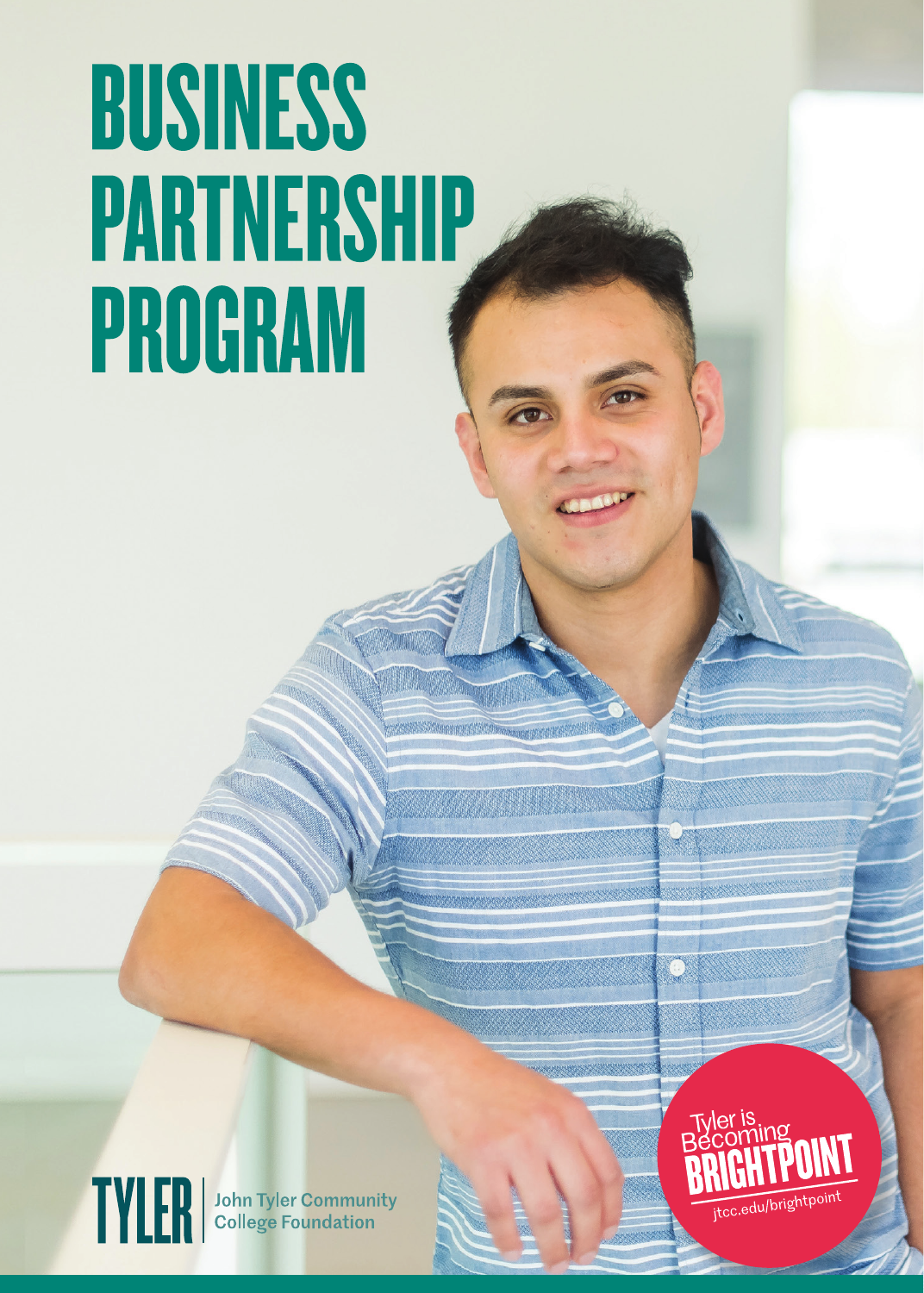### **TYLER BUSINESS PARTNERSHIP PROGRAM**

Becoming a Business Partner at John Tyler Community College is more than philanthropy; it's a strategic investment. Your partnership is a powerful tool that enables you to connect with students and faculty and distinguish your brand, all while providing vital resources that change lives and strengthen the local community.

Tyler is<br>Becoming

**RRIGHTP** 

| <b>PARTNERSHIP BENEFITS</b> | Sustaining  | Supporting     | Contributing |
|-----------------------------|-------------|----------------|--------------|
|                             | Partner     | <b>Partner</b> | Partner      |
|                             | \$10,000    | \$5,000        | \$2,500      |
| Sponsorships Available      | 3 available | 7 available    | 10 available |

| <b>FOR YOUR RECRUITING EFFORTS</b>                                                                                                                                                                                 |  |  |
|--------------------------------------------------------------------------------------------------------------------------------------------------------------------------------------------------------------------|--|--|
| Opportunity to host a company table at up to four Tyler student orientations<br>attended by new students and parents.                                                                                              |  |  |
| Chance to host one on-campus company table in the building of your choice with<br>the opportunity to bring swag and discuss employment opportunities with<br>students.                                             |  |  |
| Opportunity to hold one customized on-campus career event such as an<br>information session, presentation in classes, or mock interviews.                                                                          |  |  |
|                                                                                                                                                                                                                    |  |  |
| <b>FOR YOUR MARKETING EFFORTS</b>                                                                                                                                                                                  |  |  |
| Acknowledgement in the Tyler Foundation Annual Impact Report                                                                                                                                                       |  |  |
| Recognition on the Tyler website as a preferred "Business Partner"                                                                                                                                                 |  |  |
| Recognition in the Foundation's bi-monthly e-newsletter as a preferred<br>"Business Partner" (sent to 8,000+ alumni, donors, employees and friends<br>of the college).                                             |  |  |
| Customized social media post on JTCC Facebook and LinkedIn pages,<br>recognizing company as a preferred "Business Partner" with the opportunity<br>to highlight the company's mission and link to company website. |  |  |

**Would you like the opportunity to increase your company's visiblity? Consider an event sponsor add-on! Details below.** 

| <b>EVENT SPONSOR ADD-ON</b><br>WITH AN ADDITIONAL \$5,000 DONATION YOUR COMPANY RECEIVES SPONSORSHIP OF TYLER KEY EVENTS. THIS IS AVAILABLE AT ANY PARTNERSHIP LEVEL. |  |  |  |  |
|-----------------------------------------------------------------------------------------------------------------------------------------------------------------------|--|--|--|--|
| Sponsorship of Tyler's two theatre productions with logo on the production<br>websites and recognition on the theatre playbills.                                      |  |  |  |  |
| Sponsorship of Tyler student orientations for students and parents with logo<br>on orientation website and recognition on event signage.                              |  |  |  |  |
| Sponsorship of Tyler's Career Fairs with logo on the website and recognition<br>on event signage.                                                                     |  |  |  |  |

*\*All Partnership and Event Sponsor donations support the JTCC Foundation's mission and are fully tax-deductible.*